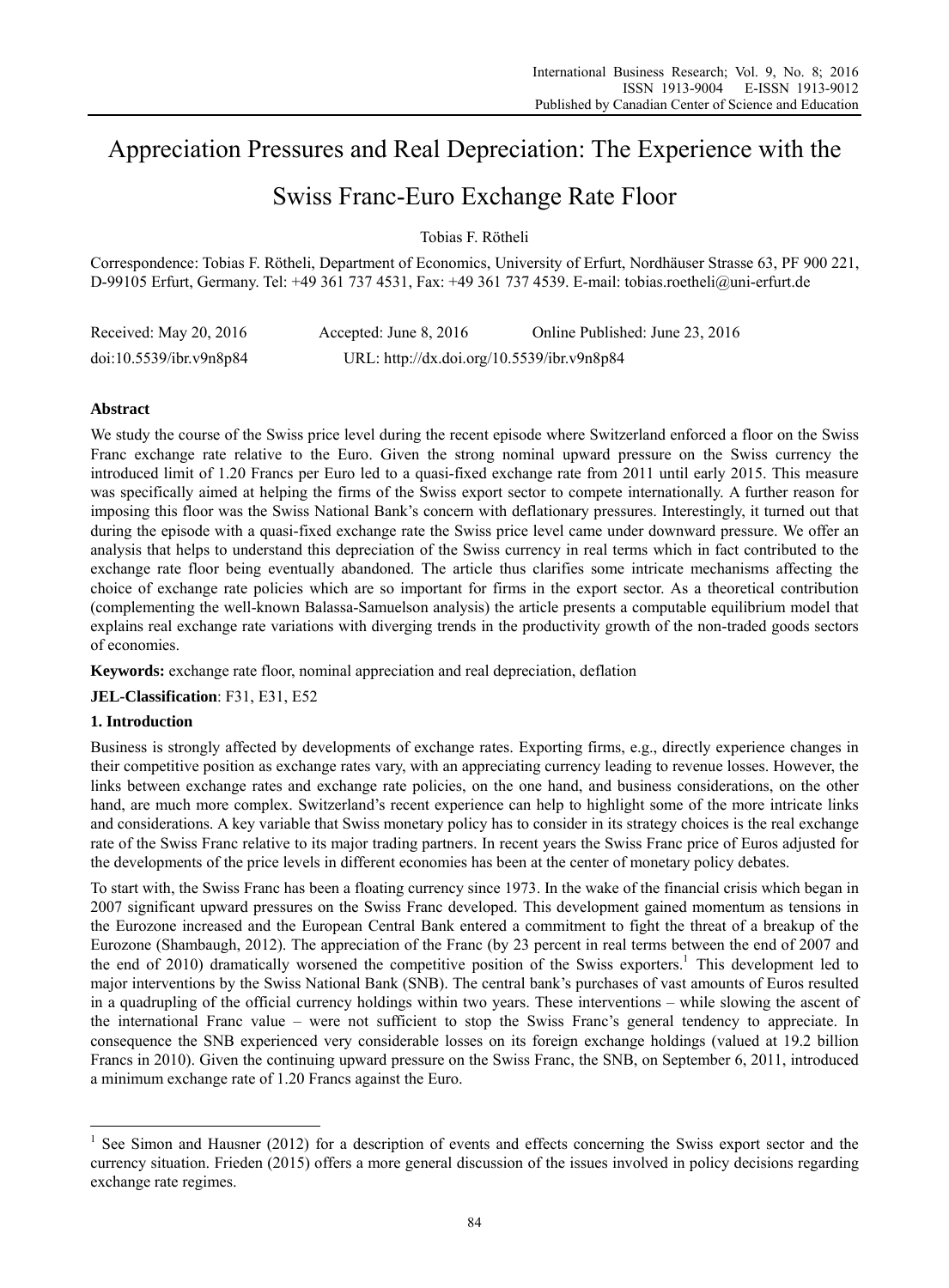The SNB was successful at communicating the necessity of this measure as well as at enforcing this lower limit (see IMF, 2013). This regime of a quasy-fixed exchange rate came to an end in January 2015 when the SNB decided to let the Swiss Franc fluctuate once more.<sup>2</sup> Figure 1 documents the course of the Swiss Franc-Euro exchange rate of recent years. As is apparent the period with the exchange rate floor stands out as a period of a relatively stable nominal rate both preceded and followed by nominal appreciation.



Figure 1. The Swiss Franc-Euro exchange rate

One element of central bank communication that was used to motivate this unusual measure warrants further attention and analysis. The Swiss monetary authority explained the need for a lower floor for the Euro price of its currency by the threat of recession as well as by the "risk of deflation" (SNB, 2011, p. 7). However, the Euro exchange rate floor failed to prevent a downward trend of the Swiss price level. Actually, and to the surprise of many, in real terms the Swiss Franc depreciated during the period with the Euro exchange rate floor. This paper offers an explanation of this phenomenon.

#### 2. The Historical Account of Inflation Differentials under Fixed Exchange Rates

The issues discussed here are more easily understood if we take the definition of the real exchange rate as a starting point:

$$
e^r \equiv e^n \frac{P^f}{P^d} \tag{1}
$$

Here,  $e^{n}$  stands for the nominal exchange rate (i.e., units of domestic currency per unit of foreign currency, in

<sup>&</sup>lt;sup>2</sup> Towards the end of 2014 it became quite clear that the ECB was going to flood the Eurozone with even larger amounts of Euros. In statements by Mario Draghi the willingness to stimulate European economies became ever more apparent. The primary goal driving the quantitative easing to be pursued by the ECB was to push up Eurozone inflation toward its target of 2 percent. However, stagnating outputs in several southern European economies and increasing levels of public debt additionally motivated a majority of ECB decision makers to ease monetary policy. Facing such an international environment it was a question of time before the Swiss National Bank would be forced to react. Nevertheless, the fact that the SNB chose such a radical strategy as to abandon its exchange rate floor altogether came as a surprise. In fact many investors, both domestic and international, were shocked by this course of action. As a result of abandoning the exchange rate floor after more than three years the Swiss Franc underwent an immediate and strong appreciation. On average over the first 12 months after the abolition of the Franc-Euro floor the exchange rate appreciated by more than 11 percent. See also Bernholz, (2015) for a critical assessment of the return to a flexible exchange rate.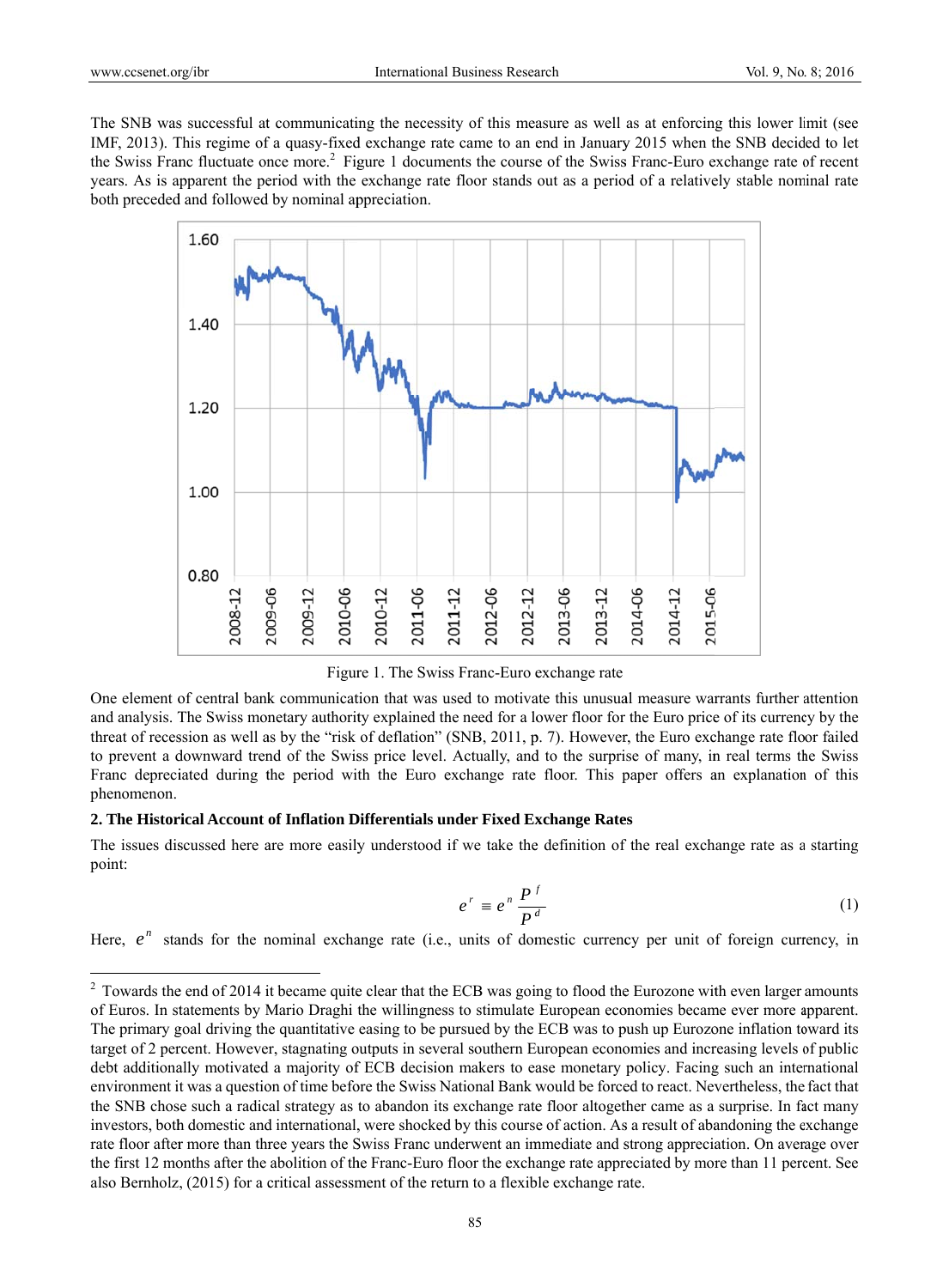concrete terms Swiss Franc per Euro) and  $P<sup>f</sup>$  and  $P<sup>d</sup>$  stand for the foreign (German) and the domestic (Swiss) price level as captured by the respective CPI measures. A decrease in  $e^n$  means a nominal appreciation of the Franc. In a situation with a fixed nominal exchange rate a real depreciation of the Swiss Franc occurs whenever  $P^f / P^d$ rises i.e., when inflation is higher in Germany than it is in Switzerland. This is the case we will be studying here.

When looking for historically relevant information on the likely course of inflation differentials under a system of fixed (or quasi-fixed) exchange rates it is advisable that earlier episodes under the same exchange rate regime are taken into consideration. The argument in favor of leaving out evidence from times of flexible exchange rates is twofold: In principle we could draw on all data from inflation differentials if we corrected the inflation differentials from times with flexible exchange rates with the changes in the nominal exchange rate. However, the thus computed adjusted inflation differential – which in fact is the growth rate of the real exchange rate – is known to be highly volatile under flexible exchange rates (see Sweeny, 2006). Strong reactions of flexible exchange rates (tendencies to over- or undershoot the equilibrium level) to news about monetary policies or the economic outlook of countries tend to induce exchange rate fluctuations that in turn lead to a biased prediction of future inflation differentials.

Hence, in order to assess likely variations in inflation differentials when nominal rates are fixed, the first years with the floating Euro-Franc exchange rate as well as the period with the floating DM-Swiss Franc rate do not qualify as a precedent. Accordingly, we need to turn to historical evidence regarding international inflation differentials during times of fixed exchange rates. For this purpose we look at inflation differentials between Switzerland and Germany over the period of 1955 to 1970 under the system of Bretton Woods. Figure 2 shows the ratio of the two price levels over that period. It appears reasonable to assess inflationary or deflationary trends by looking at a medium range horizon. Hence, we choose annualized rates over two-year windows. The thus computed annual inflation differential between Germany and Switzerland lies between  $1.6\%$  and  $-2.2\%$  (with an average of  $-0.3\%$ ). So what is a central bank to expect – the SNB's position in 2011 – that considers imposing a fixed (or quasi-fixed) exchange rate? In the case at hand it should consider a range for the resulting inflation differential between  $\pm 2$  percentage points to be reasonable. Clearly, this proposition rests on the assumption that what held for the relationship to Germany during Bretton Woods holds for current conditions with Germany as part of the Eurozone.



Figure 2. The ratio of the German price level to the Swiss price level: 1955-1971

Let us now look at the outcome in terms of inflation during the period of the Swiss Franc-Euro floor. Figure 3 shows the same ratio as before, i.e., the ratio of the German CPI to the Swiss CPI. Clearly, the period of the quasi-fixed Swiss-Franc Euro rate led to a decline of Swiss prices relative to German prices. On average over the period with the Euro-floor the German inflation was higher than Swiss inflation by 1.5 percent points on an annual basis. When comparing this period with the earlier period of fixed exchange rates this outcome should not have come as too much of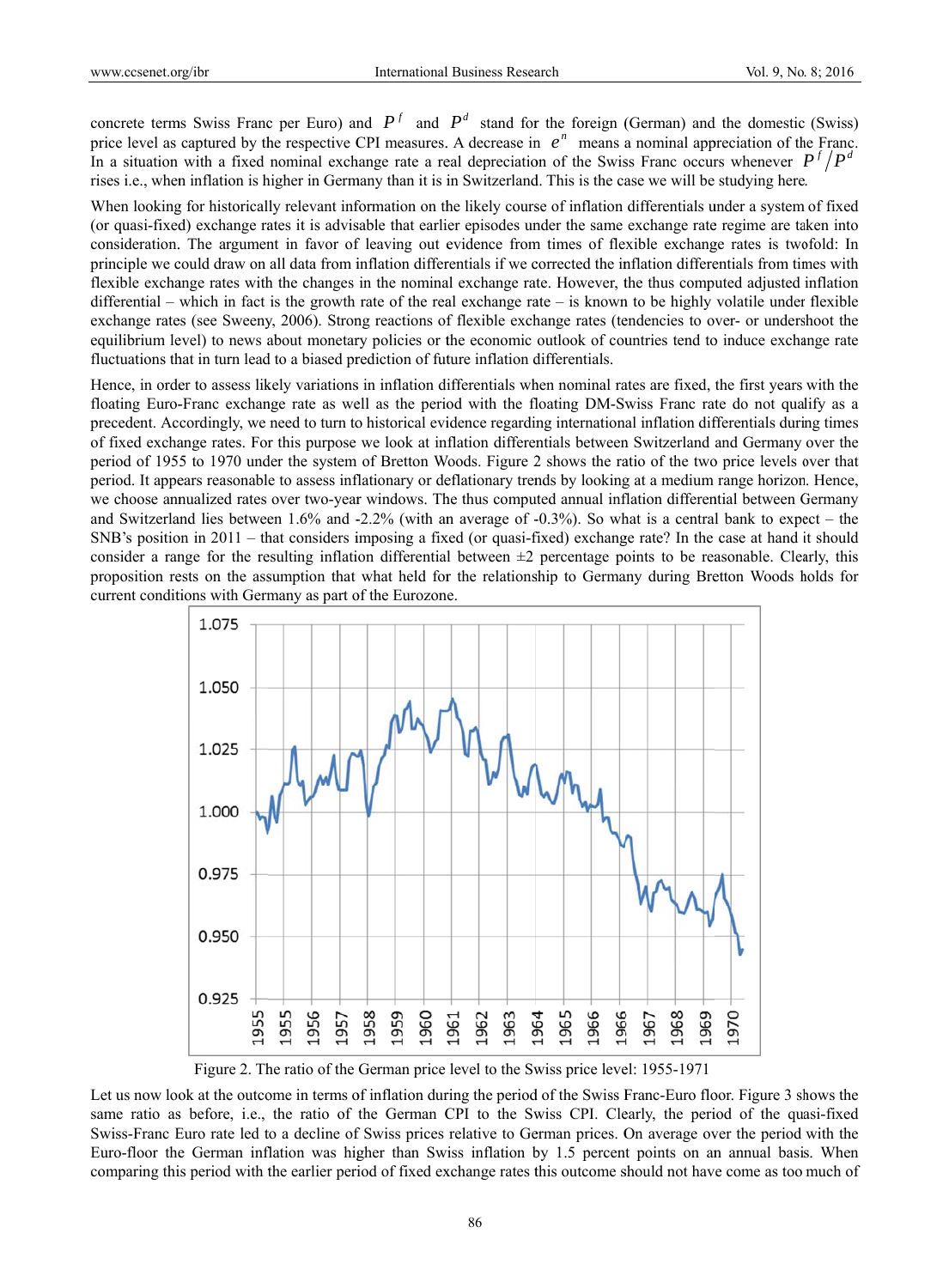$(2)$ 

a surprise. Positive inflation differences between Germany and Switzerland (i.e., rates of real depreciation of the Swiss Franc) which were in the same range as during the most recent experience had been experienced earlier in history. In particular, the years 1958 to 1961 had seen a quantitatively similar trend of lower Swiss inflation, i.e., a depreciation of the Swiss Franc in real terms.



Figure 3. The ratio of the German price level to the Swiss price level: 2011:09-2014:12

#### 3. International Inflation Differentials under a Fixed Exchange Rate

This section presents a theoretical model that suggests possible explanations for the observed negative price level trend (i.e., the real depreciation of the Swiss Franc) during the latest experience with a quasi-fixed exchange rate. The most prominent approach to explaining real exchange rate movement is the so-called Balassa-Samuelson effect (Balassa, 1964, Samuelson, 1964). The analysis suggested by Balassa and Samuelson points to international differences in productivity growth in the tradable goods sector as drivers of real exchange rate movements. The country with the higher increase in productivity tends to see domestic wages rise relative to foreign wages which in turn raises the price of non-tradables and drives up the domestic price level relative to the foreign price level. The accumulated empirical research regarding the described effect has generated mixed evidence (Peltonen and Sager, 2009). Particularly with respect to the course of the exchange rates between industrialized countries the Balassa-Samuelson approach does not offer a good explanation. Hence, we follow a different approach introducing country-specific tradable goods. Drozd and Nosal (2010) offer an account and empirical evaluation of models in this tradition.

The specific model developed here has the advantage of leading to explicit and transparent results. We consider two economies 1 and  $2$  – with 1 the domestic and 2 the potentially larger foreign economy possibly consisting of the several nations making up a currency zone – each producing two goods. The good indexed by 1 is the tradable good and we take each country to produce a distinct tradable good which it consumes and which, in turn, is also consumed by foreigners. Goods indexed by 2 are non-tradable goods. Thus, we have four different goods indexed by 11, 12, 21 and 22, where the first number identifies the country of origin. Utility of consumers – assuming symmetry in order to limit the number of coefficients – for the two countries is given by

$$
U_1 = C_{1,11}^{\alpha} C_{1,12}^{\beta} C_{1,21}^{1-\alpha-\beta}
$$

and

$$
U_2 = C_{2,21}^{\alpha} C_{2,22}^{\beta} C_{2,11}^{1-\alpha-\beta}
$$
, where  $\alpha, \beta < 1$ .

Production uses a factor L (land or labor) available in a fixed quantity of 1 in country 1 and quantity n in country 2:

$$
Q_{11} = a_{11}\sqrt{L_{11}}
$$
 and  $Q_{12} = a_{12}\sqrt{1-L_{11}}$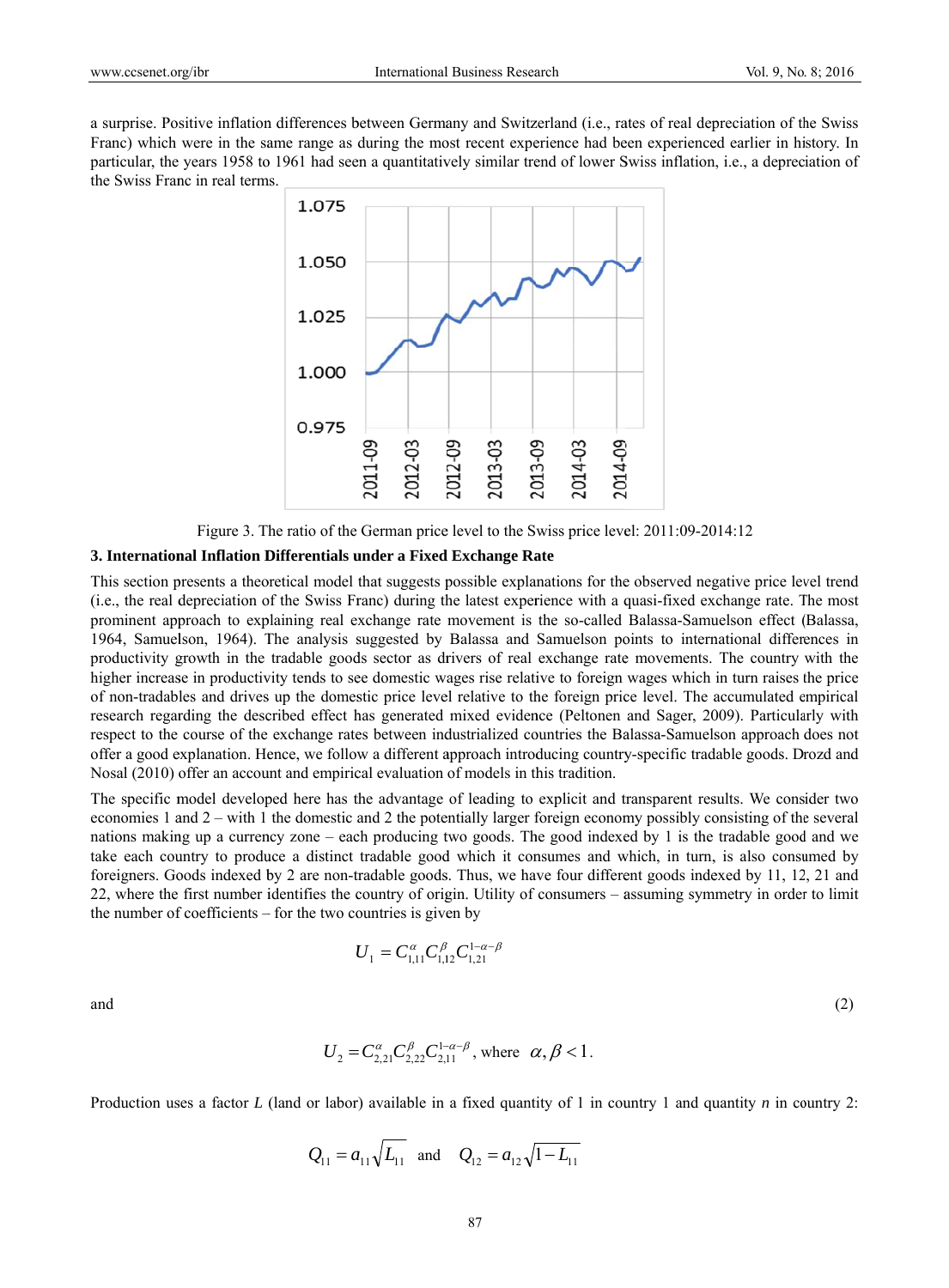$$
Q_{21} = a_{21}\sqrt{L_{21}}
$$
 and  $Q_{22} = a_{22}\sqrt{n-L_{21}}$ .

Hence, we abstract from intertemporal trade and from capital as a factor of production. Maximizing profits in both countries determines the equilibrium levels of output and prices. Since the equilibrium prices are relative prices we are free to set the absolute price of one good and make this good the numeraire. For our purpose we choose  $P_{12} \equiv 1$ . The fact that prices in the model are determined up to a multiplicative constant (here chosen to be 1) implies that only the difference in inflation rates between the two countries is determined (i.e., not each country's inflation rate).<sup>3</sup> The equilibrium prices are

$$
P_{11} = \frac{a_{12}}{a_{11}} \sqrt{\frac{2\alpha}{1 - 2\alpha}}, \quad P_{12} \equiv 1
$$
  
and (4)

α  $\alpha$  $1 - 2$ 1  $a_{12}$  | 2 21  $P_{21} = \frac{1}{\sqrt{n}} \frac{a_{12}}{a_{21}} \sqrt{\frac{2}{1 - a_{22}}}$ *n*  $P_{21} = \frac{1}{\sqrt{n}} \frac{a_{12}}{a_{21}} \sqrt{\frac{2\alpha}{1-2\alpha}}$ ,  $P_{22} = \frac{1}{\sqrt{n}} \frac{a_{12}}{a_{22}} \sqrt{\frac{2\alpha}{1-2\alpha}}$ α  $1 - 2$ 1  $a_{12}$  | 2 22  $P_{22} = \frac{1}{\sqrt{n}} \frac{a_{12}}{a_{22}} \sqrt{\frac{2}{1-x^2}}$ *n*  $P_{22} = \frac{1}{\sqrt{2}} \frac{a_{12}}{a_{12}} \sqrt{\frac{2a}{a_{12}}}$ .

The corresponding quantities are

$$
Q_{11} = \frac{a_{11}^2 P_{11}}{\sqrt{a_{11}^2 P_{11}^2 + a_{12}^2 P_{12}^2}}, \quad Q_{12} = \frac{a_{12}^2 P_{12}}{\sqrt{a_{11}^2 P_{11}^2 + a_{12}^2 P_{12}^2}}
$$
  
and

 $\overline{a}$ 

$$
Q_{21} = \sqrt{n} \frac{a_{21}^2 P_{21}}{\sqrt{a_{21}^2 P_{21}^2 + a_{22}^2 P_{22}^2}}, \quad Q_{22} = \sqrt{n} \frac{a_{22}^2 P_{22}}{\sqrt{a_{21}^2 P_{21}^2 + a_{22}^2 P_{22}^2}}
$$

Whereas quantities and prices depend on the size of economy 2 relative to economy 1 (i.e., on parameter  $n$ ) there remains no effect of the size *n* when we compute growth rate differentials for the real GDPs and the CPIs of the two countries. For the calculation of the real GDP growth and inflation rates we use the concept of the Laspeyres index.

In order to evaluate inflation differentials and their connections we consider changes in sector-productivities as drivers. In concrete terms, we model technical change in the four sectors as  $a_{11} = a_{11}^0 e^{g_{11}t}$ ,  $a_{12} = a_{12}^0 e^{g_{12}t}$ ,  $a_{21} = a_{21}^0 e^{g_{21}t}$ , and  $a_{22} = a_{22}^0 e^{g_{22}t}$ . When expressing the results derived from the model in terms of inflation differentials we find the following4

$$
\Delta \ln P_1 - \Delta \ln P_2 = (1 - 2\alpha)(g_{22} - g_{12}) \tag{6}
$$

Hence, a positive inflation difference between country 1 and country 2 (i.e., a real appreciation of country 1's exchange rate) only occurs when there is a difference in the two countries' productivity growth in their sectors producing non-tradable goods. In contrast to the Balassa-Samuelson effect, the inflation differential is not affected by diverging developments in the productivity of traded goods but in the non-traded goods sectors. The country with the lower

$$
^{4} \text{ E.g., inflation of country 1 is } \Delta \ln P_{1} = \frac{\alpha C_{1,11,t-1} P_{11,t} + (1 - 2\alpha) C_{1,12,t-1} P_{11,t} + \alpha C_{1,21,t-1} P_{21,t}}{\alpha C_{1,11,t-1} P_{11,t-1} + (1 - 2\alpha) C_{1,12,t-1} P_{11,t-1} + \alpha C_{1,21,t-1} P_{21,t-1}} - 1 \text{ where } C_{1,11,t} = \alpha \frac{Q_{11,t} P_{11,t} + Q_{12,t} P_{12,t}}{P_{11,t}}.
$$

For the sake of completeness, real GDP growth, e.g., of country 1 is  $\Delta \ln Y_1 = \frac{Q_{11,r^2+11,r-1} - Q_{12,r^2+12,r-1}}{r^2}$  $11_{,1}$  -1<sup>1</sup> 11,  $t$  -1<sup>-1</sup>  $\mathcal{L}_{12, t}$  -1<sup>1</sup> 12,  $t$  -1  $\Delta \ln Y_1 = \frac{Q_{11,r} P_{11,r-1} + Q_{12,r} P_{12,r-1}}{Q_{11,r-1} P_{11,r-1} + Q_{12,r-1} P_{12,r-1}} -1$  1,t -1  $\pm 2$  12,t -1 12,t - $-1$   $\mathbf{V}_{12,t}$   $\mathbf{I}_{12,t-}$  $t-1$  **t**  $11,t-1$   $\pm 2$   $12,t-1$   $\pm 12,t$  $t^{\mathcal{I}}$  11, $t-1$   $\mathcal{L}$   $\mathcal{L}_{12,t}$   $\mathcal{L}_{12,t}$  $Q_{11}, P_{11}, P_{22}, P_{12}$  $Y_1 = \frac{Q_{11,t}P_{11,t-1} + Q_{12,t}P_{12,t-1}}{P_{12,t-1}} - 1$ .

and  $(3)$ 

 $3 \text{ In order to economic on notation we take the share in consumption of the domestic and the foreign tradable good to be }$ the same, i.e.,  $\alpha = 1 - \alpha - \beta$  and thus  $\beta = 1 - 2\alpha$ .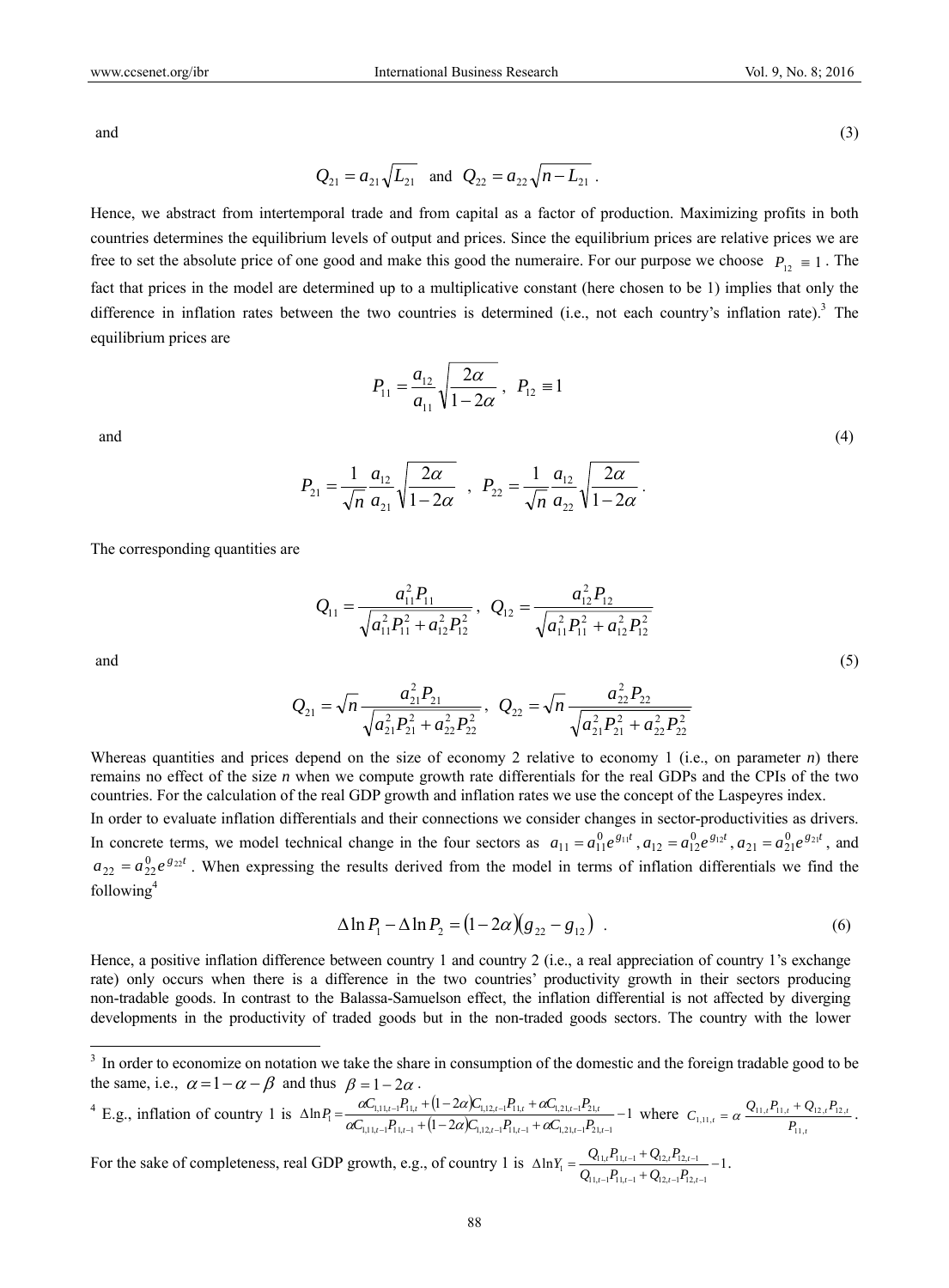productivity growth in its non-tradable goods sector sees its inflation run higher than the other country. The country with the higher productivity growth sees its price level sink relative to that of the other country. This mechanism offers a plausible explanation for the course of the real Swiss Franc-Euro rate. In the light of historically poor Swiss productivity in the non-tradable goods sector compared with EU countries and in response to the financial crisis and the recession of 2009 several economic policies were implemented in Switzerland in order to increase productivity, particularly in the domestic sector. Productivity in the sector producing non-tradable goods of the Swiss economy was spurred by several measures. Notable political measures that were taken concerned agriculture, the health services and the construction industry (Schweizerische Eidgenossenschaft, 2013, 2015). An increase in the productivity of the domestically oriented part of the Swiss economy by 1.5 percent more than the growth in Germany is thus plausible. This is the extent of the average annual real depreciation of the Swiss Franc during the time with the Euro-floor.

#### **4. Conclusions**

The Swiss National Bank took an unorthodox measure in 2011 and introduced an exchange rate floor to prevent a further appreciation of the Swiss Franc relative to the Euro. The introduction of the Swiss Franc exchange rate floor was mainly driven by a concern for the Swiss exporting sector and the jobs involved. This step successfully stopped recessionary pressures on the Swiss economy for three years. Under the pressures invoked by the ECB's looming program of quantitative easing the Swiss National Bank in January 2015 gave up supporting a lower floor of its exchange rate relative to the Euro. The key argument by the SNB in favor of a renewed floating of the Swiss Franc was the likely prospect of a massive necessary increase in the SNB's purchases of Euros under the alternative of maintaining the exchange rate floor. This paper points to another challenge of the quasi-fixed Euro-Swiss Franc rate. Given the low inflation in the Eurozone even a currency that is subject to strong appreciation pressures can experience a real depreciation. In fact, Swiss inflation during the period of the exchange rate floor ran markedly below German inflation. We show that based on historical and analytical arguments Swiss deflation in an international environment of low inflation must be seen as a possible scenario. How, then, can the abandoning of the exchange rate floor in early 2015 which negatively affected Swiss exporters be explained in this light? We see this latter choice as driven at least in part by the deflationary pressures that built up under the exchange rate floor which, upon reflection, could have been anticipated at the time when the measure was first considered. The paper also offers a theoretical contribution with a simple computable equilibrium model of the real exchange rate. In contrast to the contributions of Balassa (1964) and Samuelson (1964) our model puts emphasis on the effects of productivity growth in the non-traded goods sectors of economies.

#### **Acknowledgement**

I would like to thank Christoph Zenger and Mathias Zurlinden for helpful comments on an earlier version of this paper and a referee for valuable suggestions.

#### **References**

- Balassa, B. (1964). The Purchasing Power Parity Doctrine: A Reappraisal, *Journal of Political Economy, 72*(6), 584–596. http://dx.doi.org/10.1086/258965
- Bernholz, P. (2015). The Swiss Experiment: From the Lower Bound to Flexible Exchange Rates, *Cato Journal, 35*(2), 403-410.
- Drozd, L. A., & Jaromir, B. N. (2010). The Nontradable Goods' Real Exchange Rate Puzzle. In NBER International Seminar on Macroeconomics 2009 (pp. 227 – 249), eds. Lucrezia Reichlin and Kenneth West, University of Chicago Press.
- Frieden, J. (2015). Currency Politics: The Political Economy of Exchange Rate Policy. Princeton, Princeton University Press. http://dx.doi.org/10.1515/9781400865345
- International Monetary Fund (2013). Switzerland, IMF Country Report 13/128.
- Peltonen, T. A., & Michael, S. (2009). *Productivity Shocks and Real Exchange Rates: A Reappraisal, European Central Bank, Working Paper Series, 1046*, 1-49.
- Samuelson, P. A. (1964). Theoretical Notes on Trade Problems, *Review of Economics and Statistics, 46*(2), 145–154. http://dx.doi.org/10.2307/1928178
- Schweizerische Eidgenossenschaft (2013). Grundlagen für die Neue Wachstumspolitik: Analyse der bisherigen und Ausblick auf die zukünftige Strategie, Bericht des Eidgenössischen Departements für Wirtschaft, Bildung und Forschung WBF.
- Schweizerische Eidgenossenschaft (2015). Wachstumspolitik 2012−2015: Bericht des Bundesrates. Eidgenössisches Departement für Wirtschaft, Bildung und Forschung.
- Shambaugh, J. C. (2012). The Euro's Three Crises. *Brookings Papers on Economic Activity (Spring)*, 157-211.